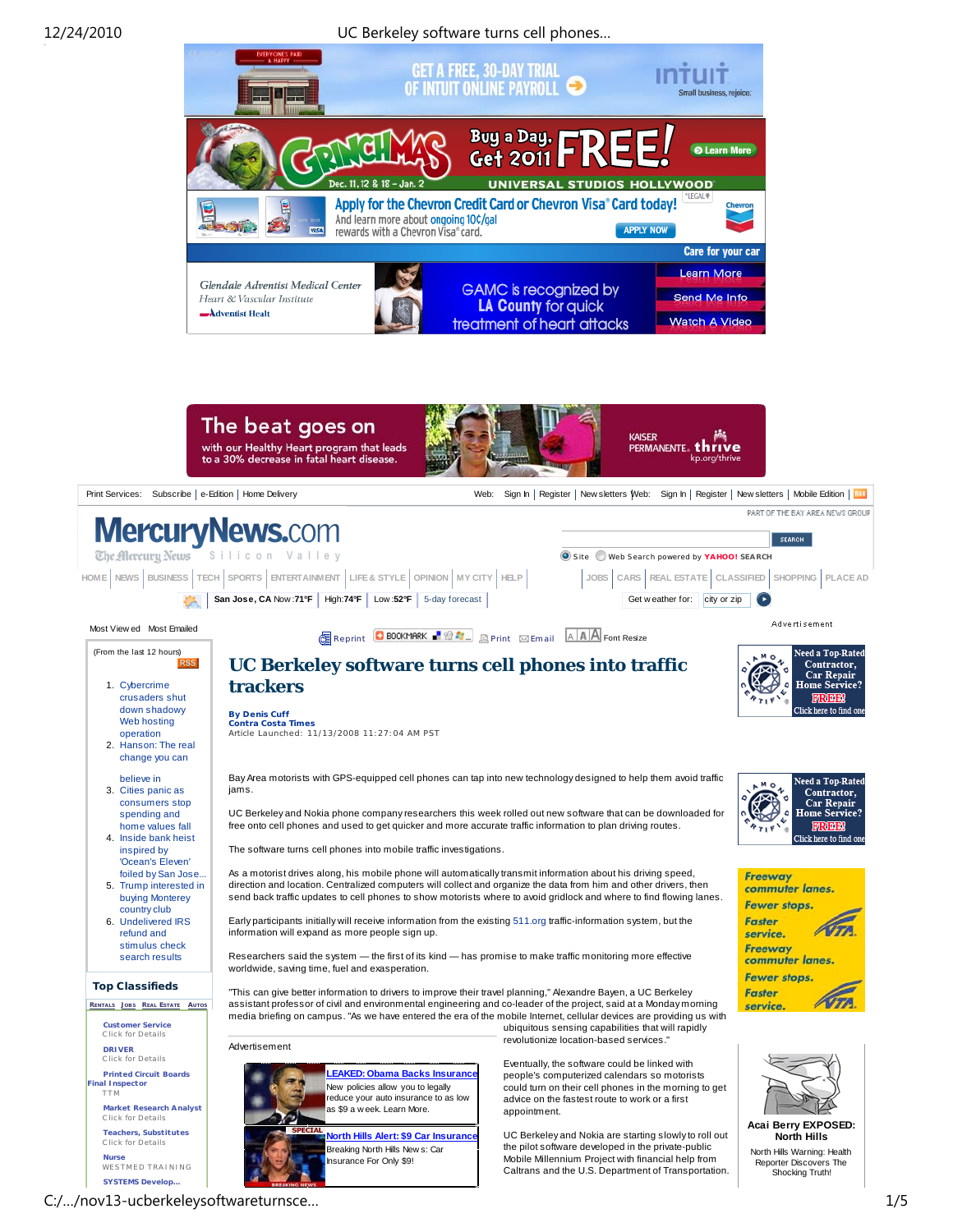





housands benefit from quic treatment of heart attack symptoms every day **Click** advar Learn More Send Me Info Watch A Video housands benefit from quicl treatment of heart attack symptoms every day a

Learn More Send Me Info Watch A Video

To prevent a system overload, software project organizers will limit sign-ups to 100 people a day for the first month of the project. Sign up information is posted at traffic.berkeley.edu. To be able to sign up, phone customers must have mobile phones equipped with GPS, and an unlimited data service plan.

The accuracy of the traffic information will improve as more people sign up over time, project managers said. They have a goal of getting 10,000 cell phones enrolled by April, but expect to hit that milestone earlier in the tech-sawy Bay Area.

Mobile phone users already can get traffic information from the Bay Area's 511.org., but there are limits on its accuracy and coverage.

The 511.org. site collects traffic data from expensive sensors buried in pavement or video cameras placed overhead at intervals along freeways, but doesn't monitor traffic on most surface streets or rural routes.

The new cell phone system can monitor smaller roads and deliver quicker and more accurate information by tapping into information from many drivers on many roads, said Randall Iwasaki, Caltrans chief deputy director.

In response to privacy concerns, the new system was designed to keep the identity of cell phone users anonymous, said Henry Tirri, senior vice president of the Nokia Research Center in Palo Alto.

The information from phones is stripped of information about users before it is sent to a computer service for processing, he said.

"We can build these aggregate services without violating anyone's privacy," Tirri said.

Reach Denis Cuff at 925-943-8267 or dcuff@bayareanewsgroup.com. **Details**

**For information about downloading cell phone software for a new traffic information system, visit traffic.berkeley.edu. Project managers initially are limiting downloads to 100 people a day.**



**North Hills Mom's \$5 Wrinkle Trick** Dermatologists DON'T w ant you know ing about this Skin Care Secret!



**North Hills: Local Mom Makes \$77/hr Online!** Unemployed Mom Makes \$6,397/Month Working Online! Read How She Did It.



**Acai Berry EXPOSED: North Hills** North Hills Warning: Health Reporter Discovers The Shocking Truth!



**North Hills Mom's \$5 Wrinkle Trick** Dermatologists DON'T w ant you know ing about this Skin Care

**Secret!** 



**North Hills: Local Mom Makes \$77/hr Online!** Unemployed Mom Makes \$6,397/Month Working Online! Read How She Did It.



Learn More Send Me Info Watch A Video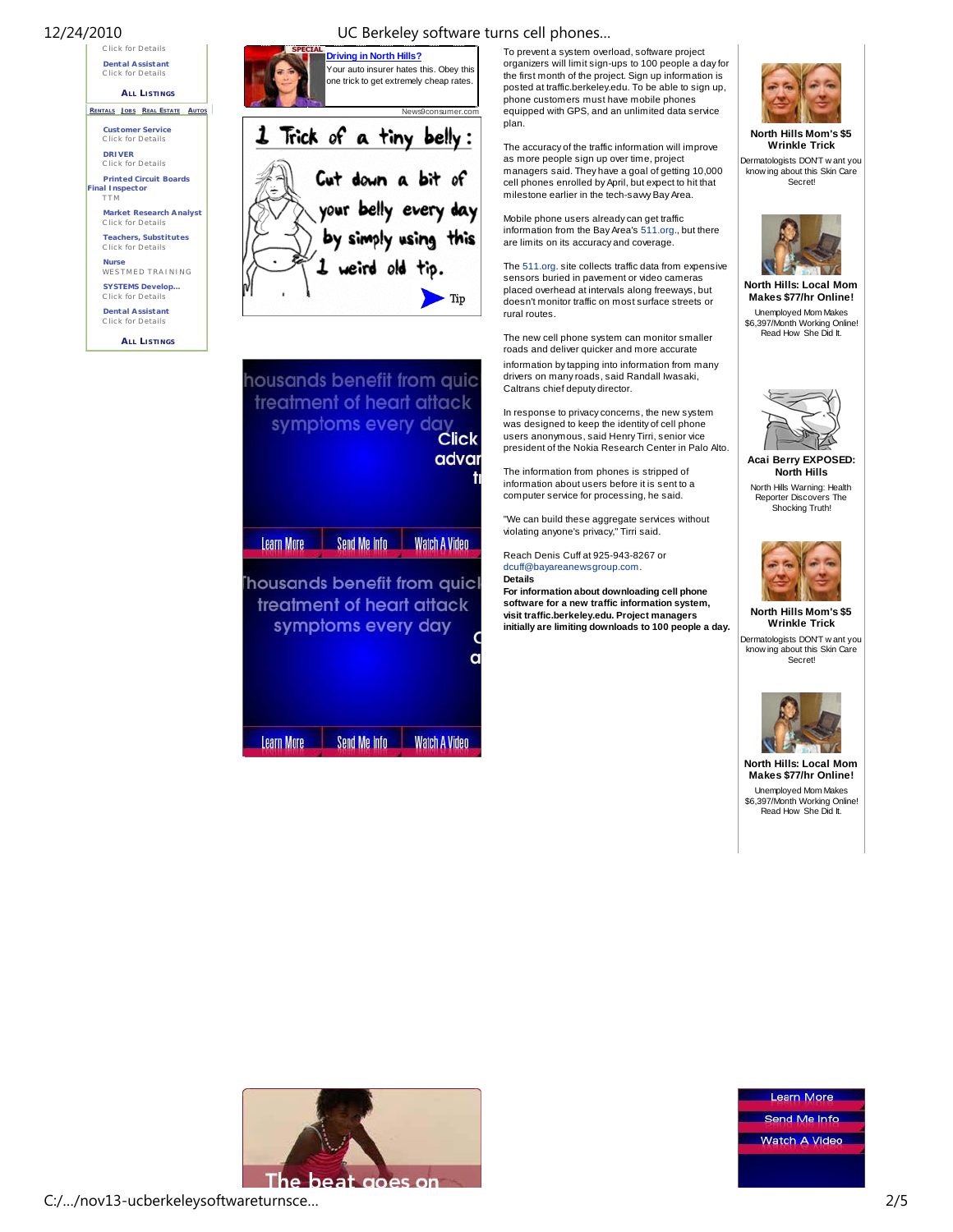## 12/24/2010 UC Berkeley software turns cell phones…



## **Breaking News**

Pioneering snapshots of distant planets thrill scientists

Fey, C ruise among Walters' 10 'Fascinating People Women's pro soccer team will play at Buck Shaw Stadium

Post office \$2.8 billion in the red Stocks rebound in another volatile session

Report details global warming impacts on California economy

October budget deficit hits record of \$237.2B Inside bank heist inspired by 'Ocean's Eleven' foiled by San Jose police



Learn More

Glendale Adventist Medical Center Heart & Vascular Institute  $-\lambda$ dventist **Health**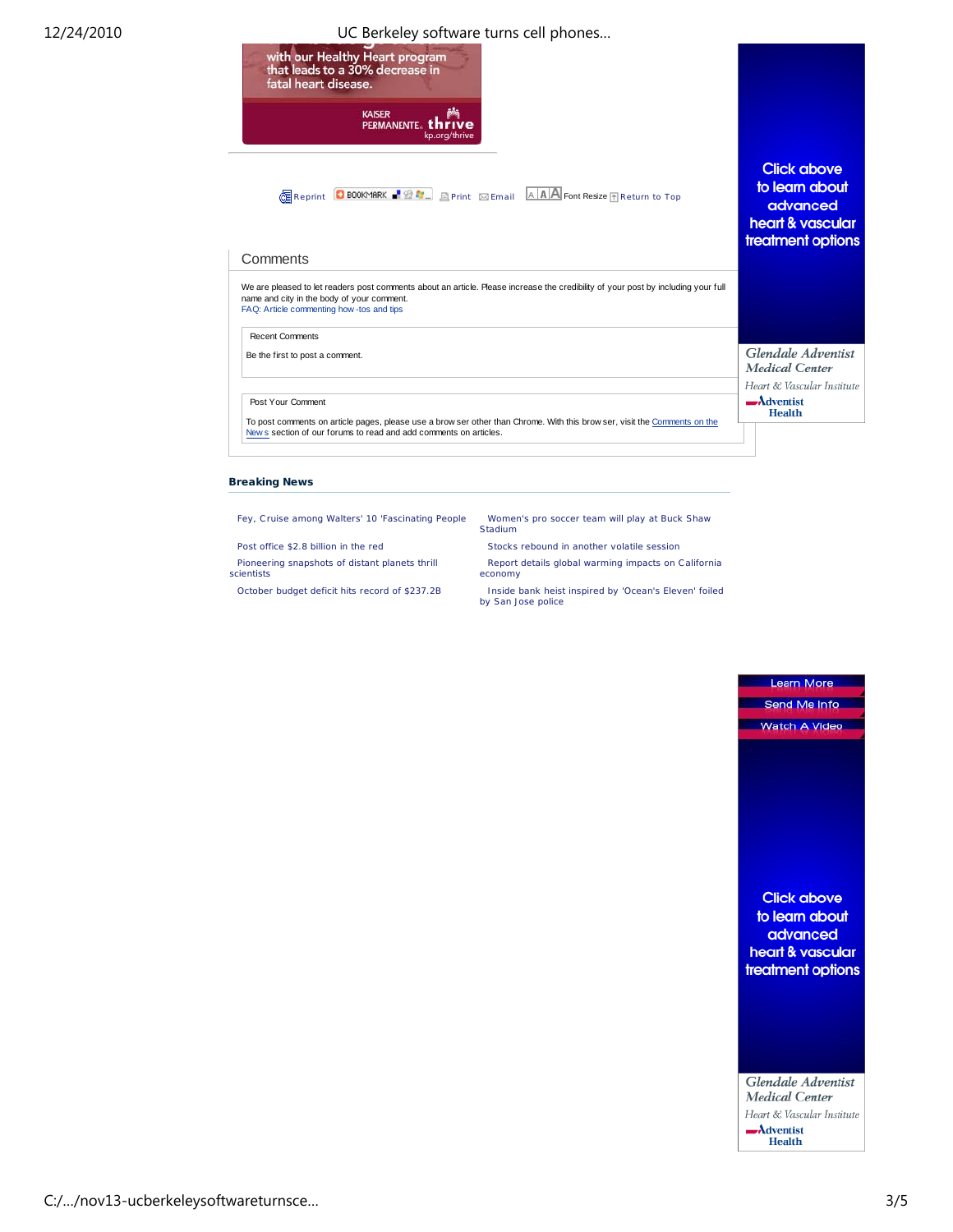UC Berkeley software turns cell phones...

## The beat<br>goes on

with our Healthy<br>Heart program<br>that leads to a<br>30% decrease in fatal heart disease.